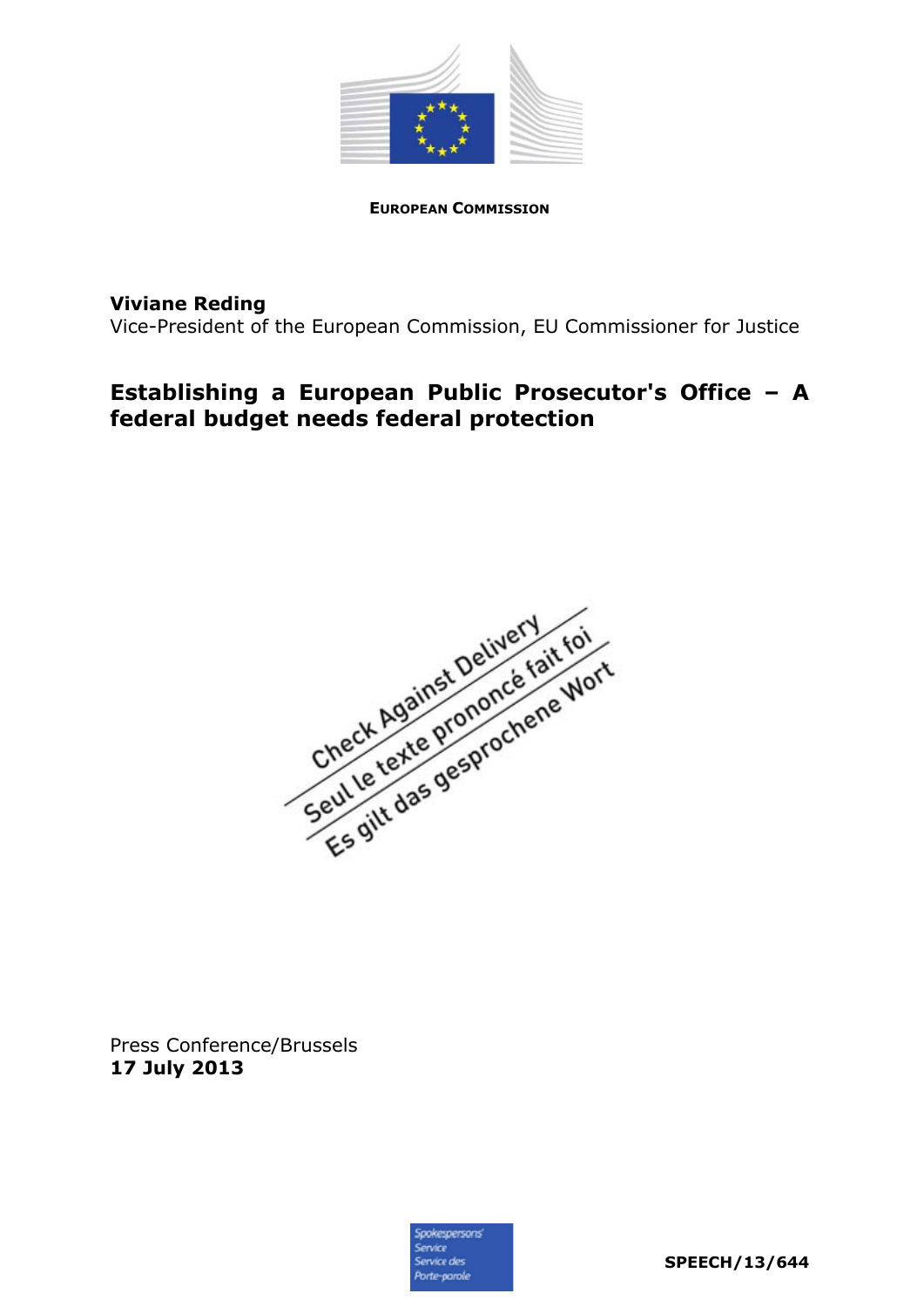# **1. Delivering on our commitments**

Today we deliver on a commitment. A commitment – that Algirdas and I first made at our hearing before the Parliament in January 2010 – to make full use of the Treaty of Lisbon to fight fraud against the EU budget and to uphold the rule of law across the Union.

This also follows the announcement made last year (September 2012) by President Barroso in his State of the Union speech. Before the European Parliament, **President Barroso** committed to uphold our duties under the Treaties and present a proposal for the establishment of a European Public Prosecutor's Office.

The idea has already taken root.

The **Parliament**, who will have to give its consent on the proposal, already voted on a report (by Salvatore Iacolino), with overwhelmingly support, calling for the establishment of a European Public Prosecutor's Office.

And in the **Member States**, France and Germany, in their joint contribution of 20 March 2013, have also called for the establishment of a European Public Prosecutor's Office (EPPO).

In short, the establishment of a European Public Prosecutor's Office does not come out of the blue! It is a much wanted and much needed body.

Today, the Commission is delivering on its promise. We are establishing a European Public Prosecutor's Office that will show zero tolerance to fraud against the EU budget.

## **2. Why do we need this proposal?**

#### *1. The current situation is inadequate*

**First,** because we need to strengthen the protection of the EU budget. EU money must be spent on what it was intended for. And we have an obligation to prevent fraudulent use of EU money. Unfortunately, we still witness far too many illegal activities leading to losses to the EU budget.

Examples:

- Criminals deliberately provide false information to receive EU funding for agricultural or regional development
- or national officials accept money in return for awarding a public contract, in breach of procurement rules.

We have to do more to combat this criminal behaviour. Member States have been slow to do so because of divergent rules, lack of resources and an inability to gather evidence in cross-border cases. As a result, the conviction rate for fraud offences against EU resources varies greatly across Member States *[see slide]*, with an EU average of just 42.3% - meaning **less than half of cases result in convictions.** And meaning too that many criminals who have stolen taxpayers' money are getting away with their crimes.

**With public finances under pressure throughout the EU, every euro counts**. Member States report an average of about **€500 million of suspected fraud** each year. But the real amount of fraud is likely to be significantly higher. **The victim is the EU budget** and, of course, the **European taxpayer**.

**It is a federal budget. If we don't protect it, nobody else will do it for us.**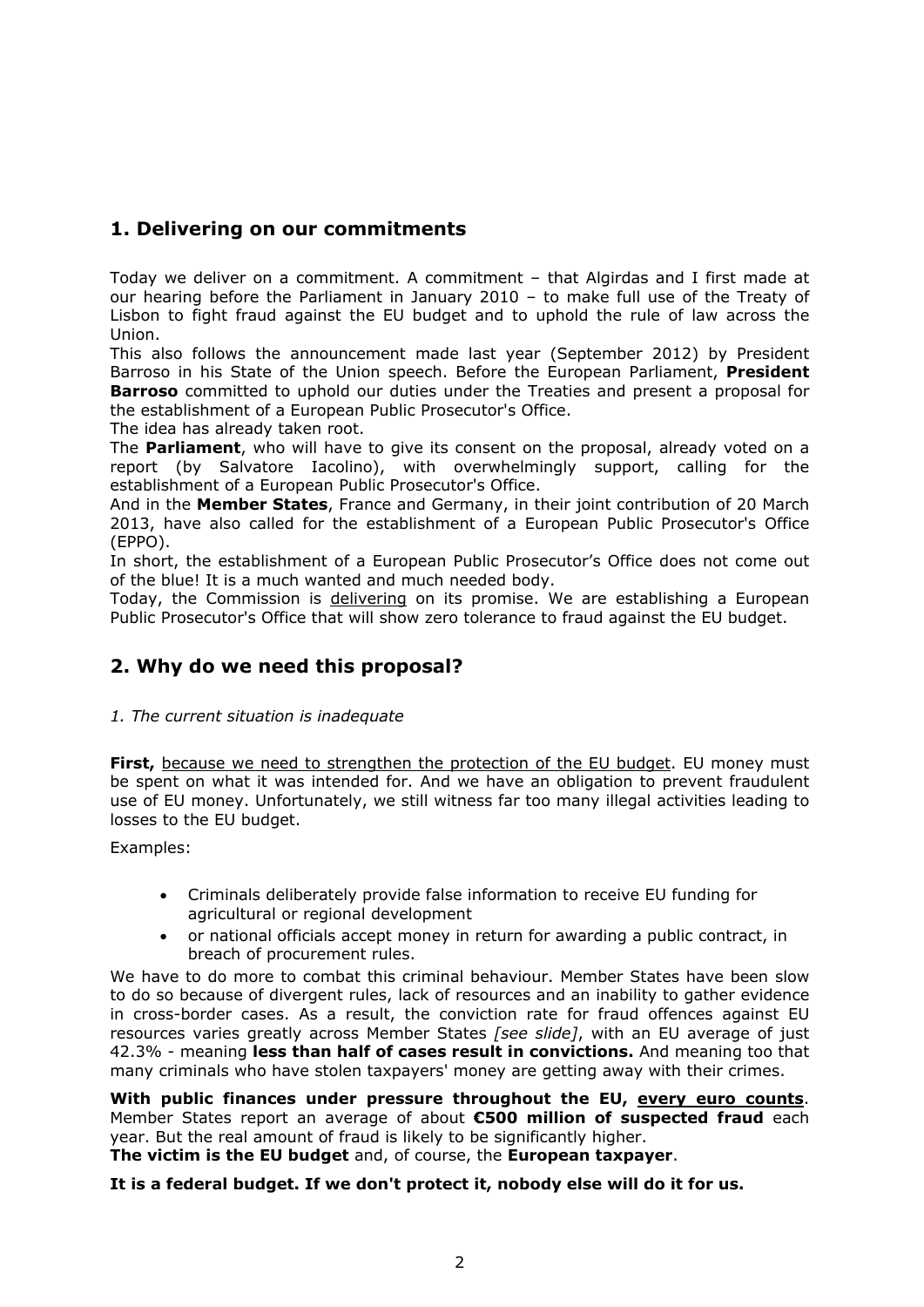#### *2. The Treaties demand it*

**Second**, we are putting the Lisbon Treaty into action. This includes reforming Eurojust (to make it work more efficiently – Article 85) and establishing a European Public Prosecutor's Office (Article 86). The Treaty of Lisbon requires the Union to protect the EU budget. As the guardian of the Treaties, we are doing just that.

### **3. So what will the new European Public Prosecutor's office look like?**

#### *1. Decentralised Structure*

There will be an independent **European Prosecutor** with four deputies, leading the European Public Prosecutor's Office and coordinating the work.

The actual work on the ground (gathering evidence, prosecuting, bringing to court and so on) will be done by so-called "**European delegated prosecutors**" who are fully integrated into the national justice systems. They will be wearing a **"double hat"**: they will be national prosecutors and part of the European Public Prosecutor's Office. They will use national staff, apply national rules and address themselves to national courts.

The internal working procedures of the European Public Prosecutor's Office, including the rules on the allocation of cases will be decided by a **'College of ten':** the European Prosecutor, the four deputies and five delegated prosecutors.

#### *2. Strong safeguards*

The European Public Prosecutor's office will be an independent and accountable prosecution office.

Various safeguards, notably the appointment, as well as the dismissal procedures – which are in the hands of the Court of Justice – will ensure these basic principles. The investigations and prosecutions of the European Public Prosecutor's Office will respect the Rule of Law and the EU Charter of Fundamental Rights. An example: investigative measures such as searches or telephone tapping will always need prior judicial authorisation – also in countries where this is currently not required.

Any act or decision of the European Public Prosecutor's Office can be **challenged before a national court.**

Every suspect will be protected by **strong and robust procedural rights**: they are written down in a special Chapter (Chapter IV of the Regulation on the European Public Prosecutor's Office).

The new European Public Prosecutor's Office will need to build on confidence and trust, which is why we propose to embed it in strong procedural rights.

### **4. Conclusion**

Finally let me add one comment, to make it crystal clear from the start. **Not all EU Member States are concerned by this proposal**. Denmark will not participate in this proposal. The UK – already in its government coalition agreement – has decided not to be part of the European Public Prosecutor's Office. While Ireland still has to decide if it wants to opt in.